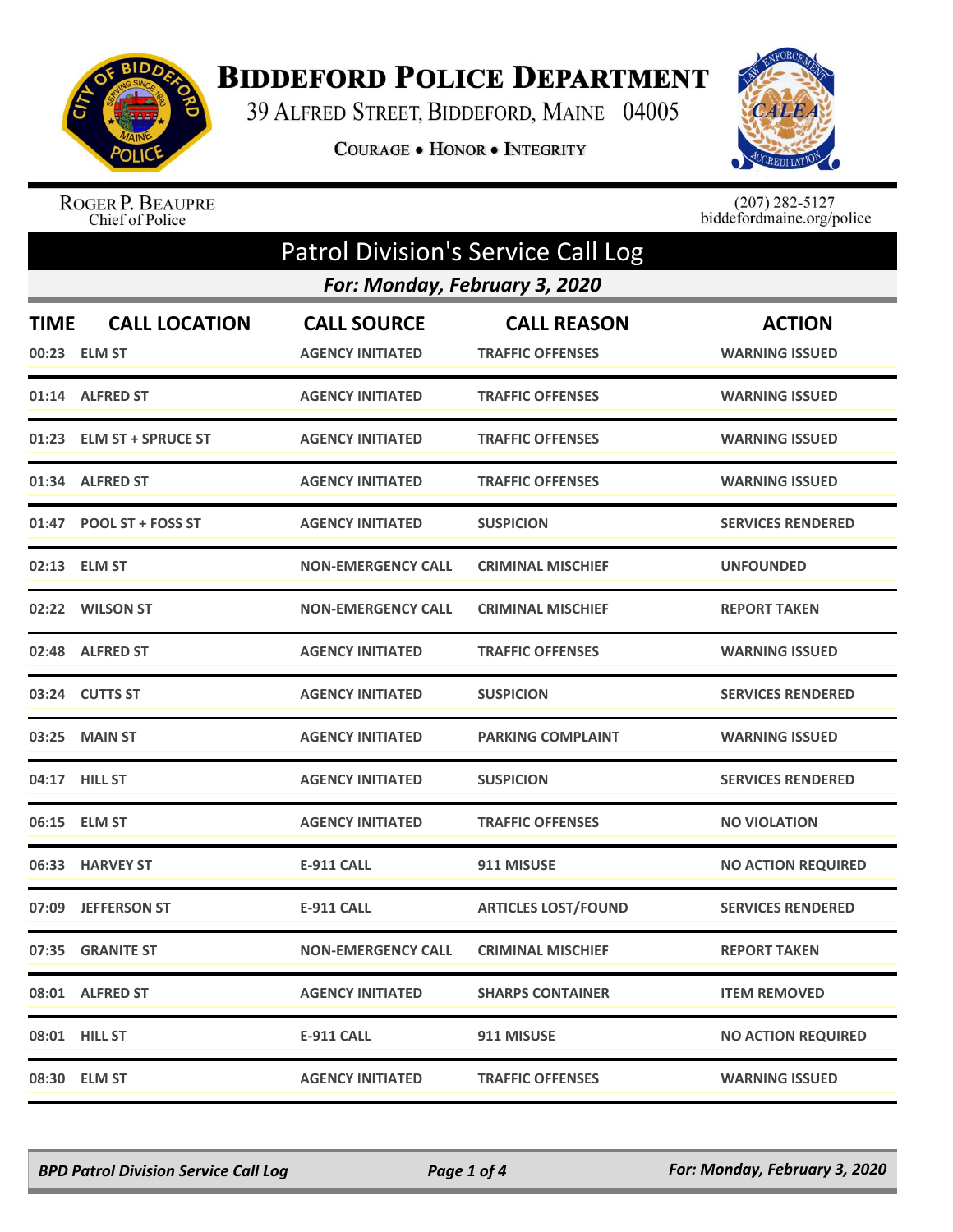| <b>TIME</b> | <b>CALL LOCATION</b>                                                       | <b>CALL SOURCE</b>                                                                                   | <b>CALL REASON</b>                                                                             | <b>ACTION</b>               |
|-------------|----------------------------------------------------------------------------|------------------------------------------------------------------------------------------------------|------------------------------------------------------------------------------------------------|-----------------------------|
|             | 08:31 PRECOURT ST                                                          | <b>NON-EMERGENCY CALL</b>                                                                            | <b>ARTICLES LOST/FOUND</b>                                                                     | <b>SERVICES RENDERED</b>    |
| 08:39       | <b>ELM ST + PERREAULT ST</b><br><b>CHARGE: FAILURE TO REGISTER VEHICLE</b> | <b>AGENCY INITIATED</b>                                                                              | <b>TRAFFIC OFFENSES</b><br>OFFENDER: CHERYL MARIE LACOMBE  AGE: 44  RESIDENT OF: BIDDEFORD, ME | <b>CITATION ISSUED</b>      |
|             | 09:03 ALFRED ST                                                            | <b>NON-EMERGENCY CALL</b>                                                                            | <b>CRIMINAL MISCHIEF</b>                                                                       | <b>REPORT TAKEN</b>         |
|             | 09:17 POMERLEAU ST                                                         | <b>E-911 CALL</b>                                                                                    | 911 MISUSE                                                                                     | <b>SERVICES RENDERED</b>    |
|             | 09:48 OCEAN VIEW DR                                                        | <b>NON-EMERGENCY CALL</b>                                                                            | <b>CIVIL COMPLAINT</b>                                                                         | <b>CIVIL COMPLAINT</b>      |
|             | 09:51 HARRISON AVE                                                         | <b>AGENCY INITIATED</b>                                                                              | <b>PAPERWORK</b>                                                                               | <b>PAPERWORK NOT SERVED</b> |
|             | 10:02 WEST LOOP RD                                                         | <b>AGENCY INITIATED</b>                                                                              | <b>PAPERWORK</b>                                                                               | <b>PAPERWORK SERVED</b>     |
|             | <b>10:46 MAIN ST</b>                                                       | <b>AGENCY INITIATED</b>                                                                              | <b>PAPERWORK</b>                                                                               | <b>PAPERWORK NOT SERVED</b> |
|             | 10:50 SOUTH ST                                                             | <b>AGENCY INITIATED</b>                                                                              | <b>TRAFFIC OFFENSES</b>                                                                        | <b>VSAC ISSUED</b>          |
|             | 10:57 ALFRED ST                                                            | <b>NON-EMERGENCY CALL</b>                                                                            | <b>JUVENILE OFFENSES</b>                                                                       | <b>SERVICES RENDERED</b>    |
|             | 11:11 JOHN ST                                                              | <b>NON-EMERGENCY CALL</b>                                                                            | <b>CRIMINAL MISCHIEF</b>                                                                       | <b>REPORT TAKEN</b>         |
|             | 11:12 SOUTH ST                                                             | <b>AGENCY INITIATED</b>                                                                              | <b>TRAFFIC OFFENSES</b>                                                                        | <b>VSAC ISSUED</b>          |
|             | 11:13 ALFRED ST                                                            | <b>NON-EMERGENCY CALL</b>                                                                            | <b>COURT ORDERED CHECK IN</b>                                                                  | <b>CALL TRANSFERRED</b>     |
|             | 11:24 WILSON ST                                                            | <b>NON-EMERGENCY CALL</b>                                                                            | <b>CRIMINAL MISCHIEF</b>                                                                       | <b>REPORT TAKEN</b>         |
|             | 11:31 RIVER RD                                                             | <b>AGENCY INITIATED</b>                                                                              | <b>TRAFFIC OFFENSES</b>                                                                        | <b>WARNING ISSUED</b>       |
|             | 11:51 ST MARYS ST                                                          | <b>NON-EMERGENCY CALL</b>                                                                            | <b>MESSAGE DELIVERY</b>                                                                        | <b>NEGATIVE CONTACT</b>     |
|             | 11:53 MAIN ST + MAPLEWOOD AVE                                              | <b>AGENCY INITIATED</b>                                                                              | <b>TRAFFIC OFFENSES</b>                                                                        | <b>WARNING ISSUED</b>       |
|             | 11:58 ALFRED ST                                                            | <b>WALK-IN AT STATION</b>                                                                            | <b>COURT ORDERED CHECK IN</b>                                                                  | <b>SERVICES RENDERED</b>    |
|             | 12:06 ALFRED ST                                                            | <b>NON-EMERGENCY CALL</b>                                                                            | <b>COURT ORDERED CHECK IN</b>                                                                  | <b>SERVICES RENDERED</b>    |
|             | 12:34 GRAHAM ST                                                            | <b>NON-EMERGENCY CALL</b>                                                                            | <b>THEFT</b>                                                                                   | <b>REPORT TAKEN</b>         |
|             | 12:39 SOUTH ST                                                             | <b>AGENCY INITIATED</b>                                                                              | <b>TRAFFIC OFFENSES</b>                                                                        | <b>VSAC ISSUED</b>          |
|             | 12:54 WASHINGTON ST                                                        | <b>NON-EMERGENCY CALL</b>                                                                            | <b>SUSPICION</b>                                                                               | <b>REPORT TAKEN</b>         |
|             | 13:04 RIVER RD + BUZZELL RD                                                | AGENCY INITIATED TRAFFIC OFFENSES<br>CHARGE: FAILURE TO REGISTER MOTOR VEHICLE 150 DAYS OF RESIDENCY | OFFENDER: ALEX MCKAY STANISH  AGE: 30  RESIDENT OF: PORTLAND, ME                               | <b>CITATION ISSUED</b>      |

*BPD Patrol Division Service Call Log Page 2 of 4 For: Monday, February 3, 2020*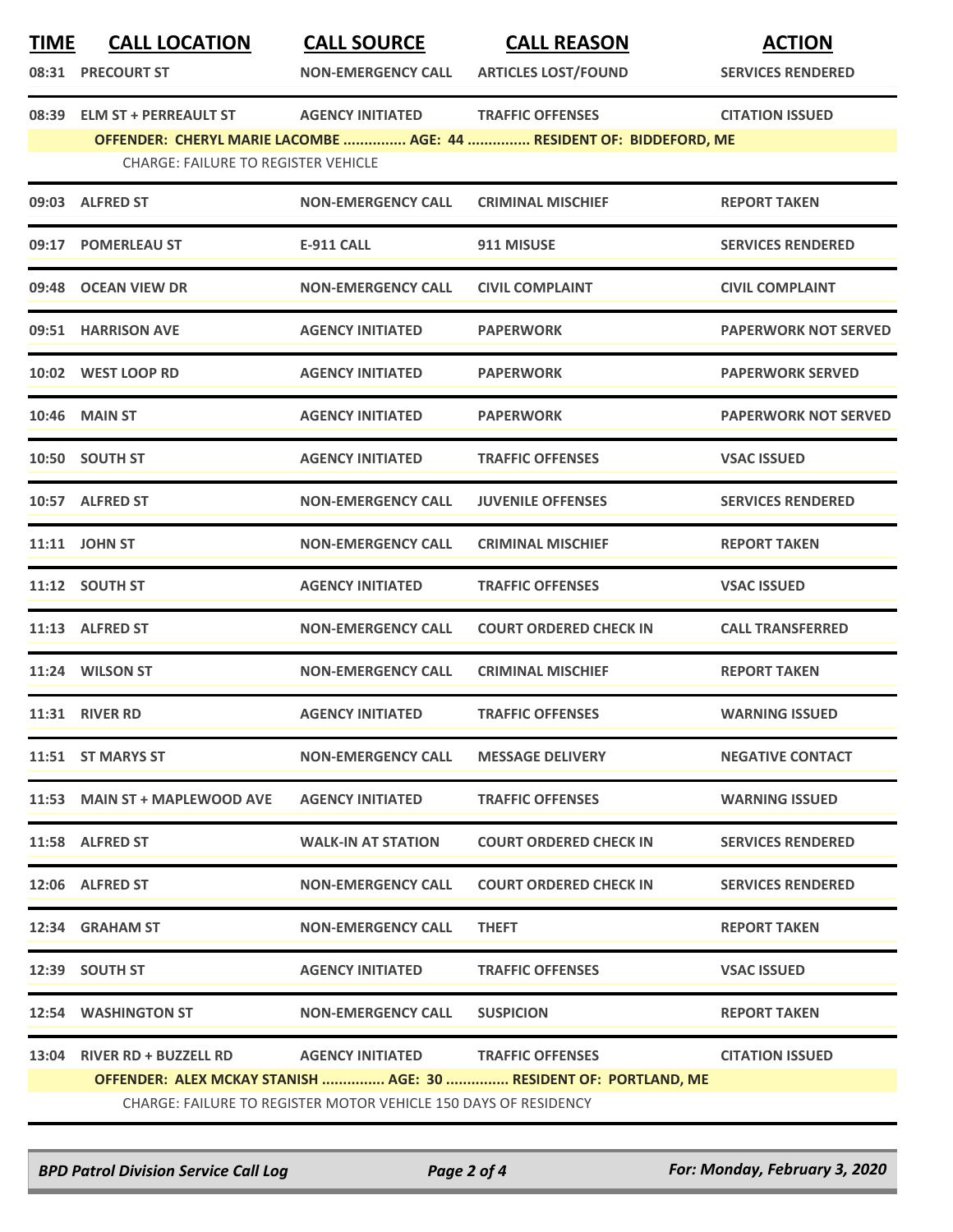| 13:12 MAIN ST<br><b>AGENCY INITIATED</b><br><b>SEX OFFENDER COMPLIANCE CHEC</b><br>13:14 HARRISON AVE<br>E-911 CALL<br><b>CIVIL COMPLAINT</b><br>13:18 GRAHAM ST<br><b>NON-EMERGENCY CALL</b><br><b>SEX OFFENDER COMPLIANCE CHEC</b><br><b>WILLETT ST</b><br><b>AGENCY INITIATED</b><br><b>SEX OFFENDER COMPLIANCE CHEC</b><br>13:30<br><b>MAY ST + PARE ST</b><br><b>AGENCY INITIATED</b><br>13:47<br><b>TRAFFIC OFFENSES</b><br><b>BOULDER WAY</b><br><b>NON-EMERGENCY CALL</b><br><b>SHOPLIFTING</b><br>13:49<br>OFFENDER: JESSICA S BOLSTER  AGE: 39  RESIDENT OF: SACO, ME<br>CHARGE: SALE/USE OF DRUG PARAPHERNALIA<br>CHARGE: THEFT BY UNAUTHORIZED TAKING OR TRANSFER<br>CHARGE: UNLAWFUL POSSESSION OF SCHEDULED DRUG<br><b>CHARGE: WARRANT ARREST</b><br>13:54 AMHERST ST<br><b>AGENCY INITIATED</b><br><b>SEX OFFENDER COMPLIANCE CHEC</b><br><b>ELM ST + GRAYS LN</b><br><b>NON-EMERGENCY CALL</b><br><b>ANIMAL COMPLAINT</b><br>13:56<br>14:08 WENTWORTH ST<br><b>AGENCY INITIATED</b><br><b>SEX OFFENDER COMPLIANCE CHEC</b><br>14:32 ALFRED ST<br><b>AGENCY INITIATED</b><br><b>SEX OFFENDER COMPLIANCE CHEC</b><br><b>FRANKLIN ST</b><br><b>AGENCY INITIATED</b><br><b>TRAFFIC OFFENSES</b><br>14:47<br><b>AGENCY INITIATED</b><br><b>SEX OFFENDER COMPLIANCE CHEC</b><br>14:50 BACON ST<br>14:52 ELM ST<br><b>NON-EMERGENCY CALL</b><br><b>ANIMAL COMPLAINT</b><br><b>AGENCY INITIATED</b><br>14:58 TIGER WAY<br>ATTEMPTED/THREATENED SUICIDE REPORT TAKEN<br>15:07 BACON ST<br><b>NON-EMERGENCY CALL</b><br><b>HARASSMENT</b><br>15:40 POOL ST<br><b>SUSPICION</b><br><b>NON-EMERGENCY CALL</b><br><b>15:43 FRANKLIN ST</b><br><b>AGENCY INITIATED</b><br><b>TRAFFIC OFFENSES</b><br>15:45 ALFRED ST<br><b>NON-EMERGENCY CALL</b><br><b>COURT ORDERED CHECK IN</b> | <b>TIME</b> | <b>CALL LOCATION</b>  | <b>CALL SOURCE</b> | <b>CALL REASON</b> | <b>ACTION</b>                |  |
|--------------------------------------------------------------------------------------------------------------------------------------------------------------------------------------------------------------------------------------------------------------------------------------------------------------------------------------------------------------------------------------------------------------------------------------------------------------------------------------------------------------------------------------------------------------------------------------------------------------------------------------------------------------------------------------------------------------------------------------------------------------------------------------------------------------------------------------------------------------------------------------------------------------------------------------------------------------------------------------------------------------------------------------------------------------------------------------------------------------------------------------------------------------------------------------------------------------------------------------------------------------------------------------------------------------------------------------------------------------------------------------------------------------------------------------------------------------------------------------------------------------------------------------------------------------------------------------------------------------------------------------------------------------------------------------------------------------------------------------------------------------------------------------|-------------|-----------------------|--------------------|--------------------|------------------------------|--|
|                                                                                                                                                                                                                                                                                                                                                                                                                                                                                                                                                                                                                                                                                                                                                                                                                                                                                                                                                                                                                                                                                                                                                                                                                                                                                                                                                                                                                                                                                                                                                                                                                                                                                                                                                                                      |             |                       |                    |                    | <b>SERVICES RENDERED</b>     |  |
|                                                                                                                                                                                                                                                                                                                                                                                                                                                                                                                                                                                                                                                                                                                                                                                                                                                                                                                                                                                                                                                                                                                                                                                                                                                                                                                                                                                                                                                                                                                                                                                                                                                                                                                                                                                      |             |                       |                    |                    | <b>SERVICES RENDERED</b>     |  |
|                                                                                                                                                                                                                                                                                                                                                                                                                                                                                                                                                                                                                                                                                                                                                                                                                                                                                                                                                                                                                                                                                                                                                                                                                                                                                                                                                                                                                                                                                                                                                                                                                                                                                                                                                                                      |             |                       |                    |                    | <b>NO VIOLATION</b>          |  |
|                                                                                                                                                                                                                                                                                                                                                                                                                                                                                                                                                                                                                                                                                                                                                                                                                                                                                                                                                                                                                                                                                                                                                                                                                                                                                                                                                                                                                                                                                                                                                                                                                                                                                                                                                                                      |             |                       |                    |                    | <b>NO VIOLATION</b>          |  |
|                                                                                                                                                                                                                                                                                                                                                                                                                                                                                                                                                                                                                                                                                                                                                                                                                                                                                                                                                                                                                                                                                                                                                                                                                                                                                                                                                                                                                                                                                                                                                                                                                                                                                                                                                                                      |             |                       |                    |                    | <b>WARNING ISSUED</b>        |  |
|                                                                                                                                                                                                                                                                                                                                                                                                                                                                                                                                                                                                                                                                                                                                                                                                                                                                                                                                                                                                                                                                                                                                                                                                                                                                                                                                                                                                                                                                                                                                                                                                                                                                                                                                                                                      |             | <b>ARREST(S) MADE</b> |                    |                    |                              |  |
|                                                                                                                                                                                                                                                                                                                                                                                                                                                                                                                                                                                                                                                                                                                                                                                                                                                                                                                                                                                                                                                                                                                                                                                                                                                                                                                                                                                                                                                                                                                                                                                                                                                                                                                                                                                      |             |                       |                    |                    | <b>NEGATIVE CONTACT</b>      |  |
|                                                                                                                                                                                                                                                                                                                                                                                                                                                                                                                                                                                                                                                                                                                                                                                                                                                                                                                                                                                                                                                                                                                                                                                                                                                                                                                                                                                                                                                                                                                                                                                                                                                                                                                                                                                      |             |                       |                    |                    | <b>REFERRED OTHER AGENCY</b> |  |
|                                                                                                                                                                                                                                                                                                                                                                                                                                                                                                                                                                                                                                                                                                                                                                                                                                                                                                                                                                                                                                                                                                                                                                                                                                                                                                                                                                                                                                                                                                                                                                                                                                                                                                                                                                                      |             |                       |                    |                    | <b>NO VIOLATION</b>          |  |
|                                                                                                                                                                                                                                                                                                                                                                                                                                                                                                                                                                                                                                                                                                                                                                                                                                                                                                                                                                                                                                                                                                                                                                                                                                                                                                                                                                                                                                                                                                                                                                                                                                                                                                                                                                                      |             |                       |                    |                    | <b>NO VIOLATION</b>          |  |
|                                                                                                                                                                                                                                                                                                                                                                                                                                                                                                                                                                                                                                                                                                                                                                                                                                                                                                                                                                                                                                                                                                                                                                                                                                                                                                                                                                                                                                                                                                                                                                                                                                                                                                                                                                                      |             |                       |                    |                    | <b>WARNING ISSUED</b>        |  |
|                                                                                                                                                                                                                                                                                                                                                                                                                                                                                                                                                                                                                                                                                                                                                                                                                                                                                                                                                                                                                                                                                                                                                                                                                                                                                                                                                                                                                                                                                                                                                                                                                                                                                                                                                                                      |             |                       |                    |                    | <b>NO VIOLATION</b>          |  |
|                                                                                                                                                                                                                                                                                                                                                                                                                                                                                                                                                                                                                                                                                                                                                                                                                                                                                                                                                                                                                                                                                                                                                                                                                                                                                                                                                                                                                                                                                                                                                                                                                                                                                                                                                                                      |             |                       |                    |                    | <b>SERVICES RENDERED</b>     |  |
|                                                                                                                                                                                                                                                                                                                                                                                                                                                                                                                                                                                                                                                                                                                                                                                                                                                                                                                                                                                                                                                                                                                                                                                                                                                                                                                                                                                                                                                                                                                                                                                                                                                                                                                                                                                      |             |                       |                    |                    |                              |  |
|                                                                                                                                                                                                                                                                                                                                                                                                                                                                                                                                                                                                                                                                                                                                                                                                                                                                                                                                                                                                                                                                                                                                                                                                                                                                                                                                                                                                                                                                                                                                                                                                                                                                                                                                                                                      |             |                       |                    |                    | <b>SERVICES RENDERED</b>     |  |
|                                                                                                                                                                                                                                                                                                                                                                                                                                                                                                                                                                                                                                                                                                                                                                                                                                                                                                                                                                                                                                                                                                                                                                                                                                                                                                                                                                                                                                                                                                                                                                                                                                                                                                                                                                                      |             |                       |                    |                    | <b>SERVICES RENDERED</b>     |  |
|                                                                                                                                                                                                                                                                                                                                                                                                                                                                                                                                                                                                                                                                                                                                                                                                                                                                                                                                                                                                                                                                                                                                                                                                                                                                                                                                                                                                                                                                                                                                                                                                                                                                                                                                                                                      |             |                       |                    |                    | <b>WARNING ISSUED</b>        |  |
|                                                                                                                                                                                                                                                                                                                                                                                                                                                                                                                                                                                                                                                                                                                                                                                                                                                                                                                                                                                                                                                                                                                                                                                                                                                                                                                                                                                                                                                                                                                                                                                                                                                                                                                                                                                      |             |                       |                    |                    | <b>SERVICES RENDERED</b>     |  |
| 15:56 ARENA DR + POMERLEAU ST<br><b>AGENCY INITIATED</b><br><b>TRAFFIC OFFENSES</b>                                                                                                                                                                                                                                                                                                                                                                                                                                                                                                                                                                                                                                                                                                                                                                                                                                                                                                                                                                                                                                                                                                                                                                                                                                                                                                                                                                                                                                                                                                                                                                                                                                                                                                  |             |                       |                    |                    | <b>WARNING ISSUED</b>        |  |
| 16:07 CUTTS ST<br><b>NON-EMERGENCY CALL</b><br><b>TRESPASSING</b>                                                                                                                                                                                                                                                                                                                                                                                                                                                                                                                                                                                                                                                                                                                                                                                                                                                                                                                                                                                                                                                                                                                                                                                                                                                                                                                                                                                                                                                                                                                                                                                                                                                                                                                    |             |                       |                    |                    | <b>CIVIL COMPLAINT</b>       |  |
| <b>ASSIST PD AGENCY</b><br><b>16:21 LINDALE AVE</b><br><b>AGENCY INITIATED</b>                                                                                                                                                                                                                                                                                                                                                                                                                                                                                                                                                                                                                                                                                                                                                                                                                                                                                                                                                                                                                                                                                                                                                                                                                                                                                                                                                                                                                                                                                                                                                                                                                                                                                                       |             |                       |                    |                    | <b>SERVICES RENDERED</b>     |  |
| 16:31 ALFRED ST<br><b>WALK-IN AT STATION</b><br><b>MENTAL ILLNESS CASES</b>                                                                                                                                                                                                                                                                                                                                                                                                                                                                                                                                                                                                                                                                                                                                                                                                                                                                                                                                                                                                                                                                                                                                                                                                                                                                                                                                                                                                                                                                                                                                                                                                                                                                                                          |             |                       |                    |                    | <b>SERVICES RENDERED</b>     |  |